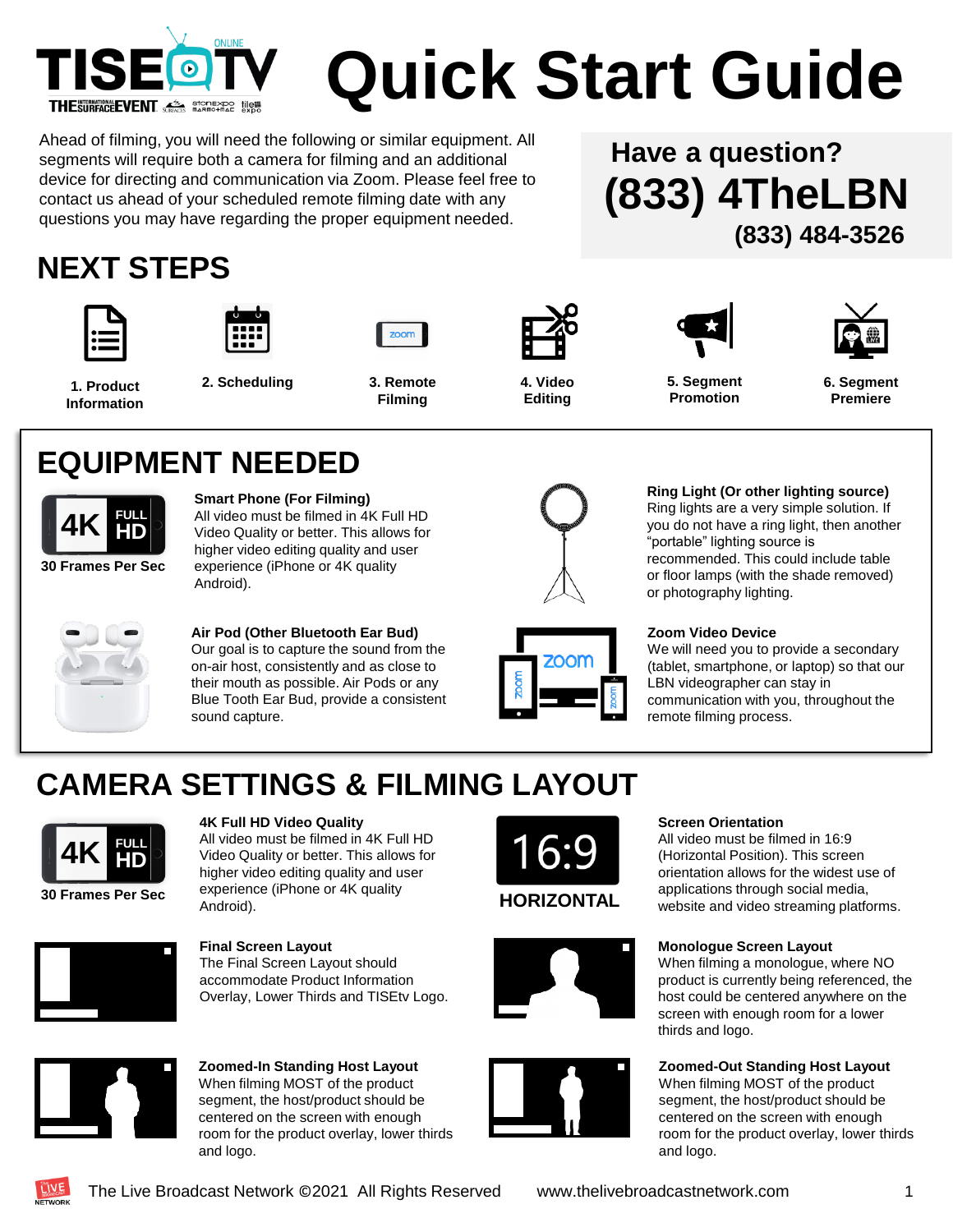

# **Quick Start Guide**

#### **CAMERA & LIGHTING SET-UP**

We strongly suggest the following Camera and Lighting Set-up. Some modifications may be necessary depending on the products you will be presenting, existing lighting and the set environment. Though this set-up should work for most presentations.

1. Main Filming Camera (Smartphone with 4K Full HD)

2. Main Lighting – This can be any directional lighting, lamp or natural lighting source (if using a ring light, simply position the ring light along with the Main Filming Camera)

3. Table or Presentation Space – We recommend the use of a table when presenting smaller items **(See Graph A)**. If presenting larger, more "stand alone" products, we recommend presenting one product at a time **(See Graph B)**. The other products could be stored "off Camera", or remain in the background until they are presented. The goal is maintain the Main Camera (1) in a fixed position, without having to move, or reposition the Main Camera.

4. Background – We suggest a large separation between the Host/Product and the Background, to provide a good "depth of field". This space is not critical, and can be filmed in a much smaller environment.

5. Secondary Camera/Tablet/Laptop – This secondary device will be used by The LBN Remote Videographer, to monitor filming and provide direction.

OPTIONAL ITEMS

- A. Secondary Light Source This would be used to provide additional front facing lighting.
- B. Set Décor This is simply items in the background, used to create a "Set or branded theme.
- C. Background Lighting This lighting is used to provide a soft glow to backgrounds and objects.



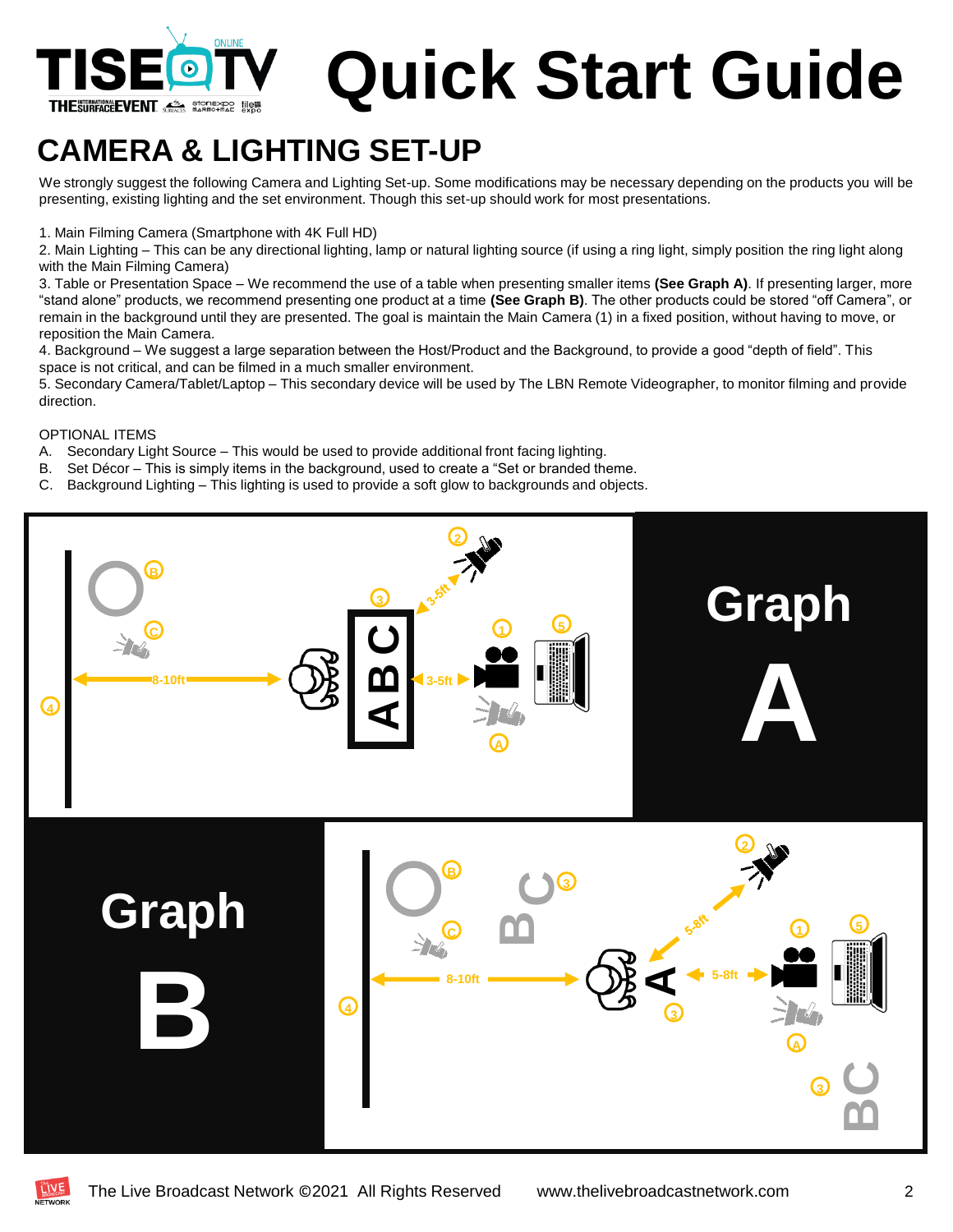

**Quick Start Guide**

#### **PITCH SEGMENT PACKAGE - RUN OF SHOW**



#### **BRANDED PACKAGE - RUN OF SHOW**



#### **"HOW TO" PACKAGE - RUN OF SHOW**



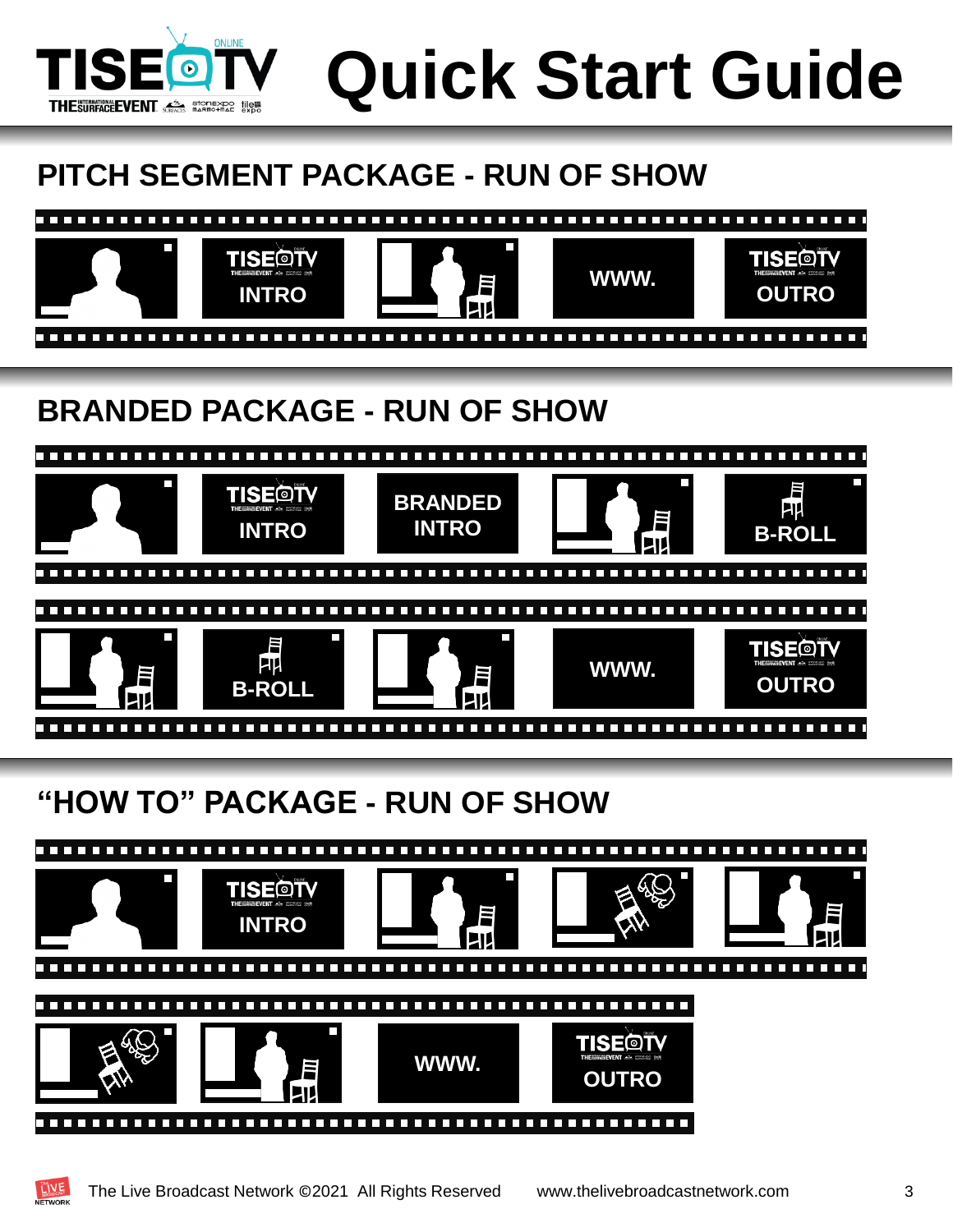

**\_\_\_\_\_\_.**

## Hey there! It's \_ The with

## **Today, I will be sharing with you some of our newest/top selling/ most innovative products, on TISEtv.**

## **So, hit share, invite a friend and feel free to post comments below!**

## **Let's get started!**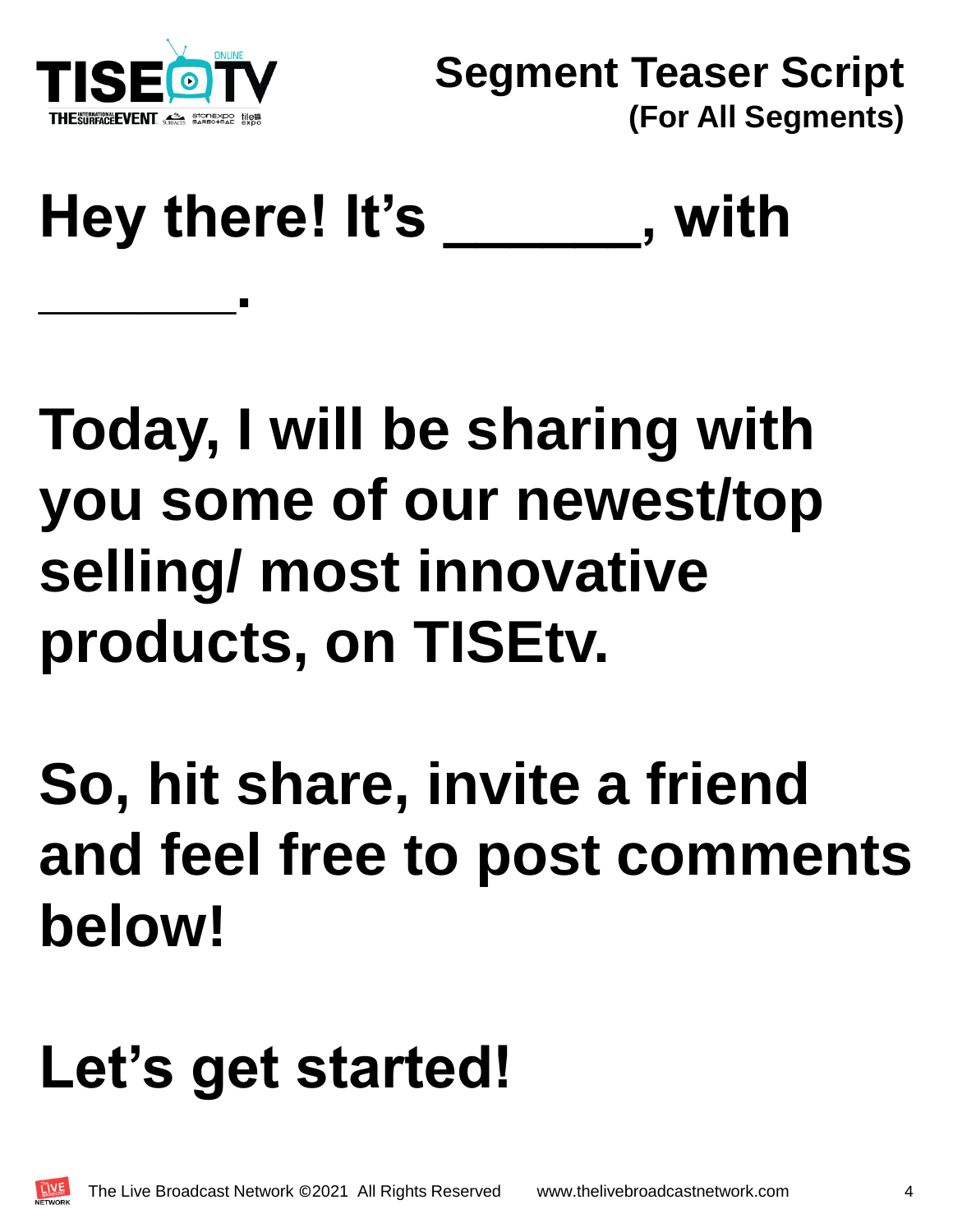

**TISEtv Teaser Script (For TISEtv Segments ONLY)**

### **Hey there! It's \_\_\_\_\_\_, with \_\_\_\_\_\_.**

### **Catch me on TISEtv, where I will be sharing \_\_\_ of our newest/top selling/most innovative products.**

### **Click the link above to get updates on our episode.**

## **Make sure to hit the share button and invite your friends to tune in.**